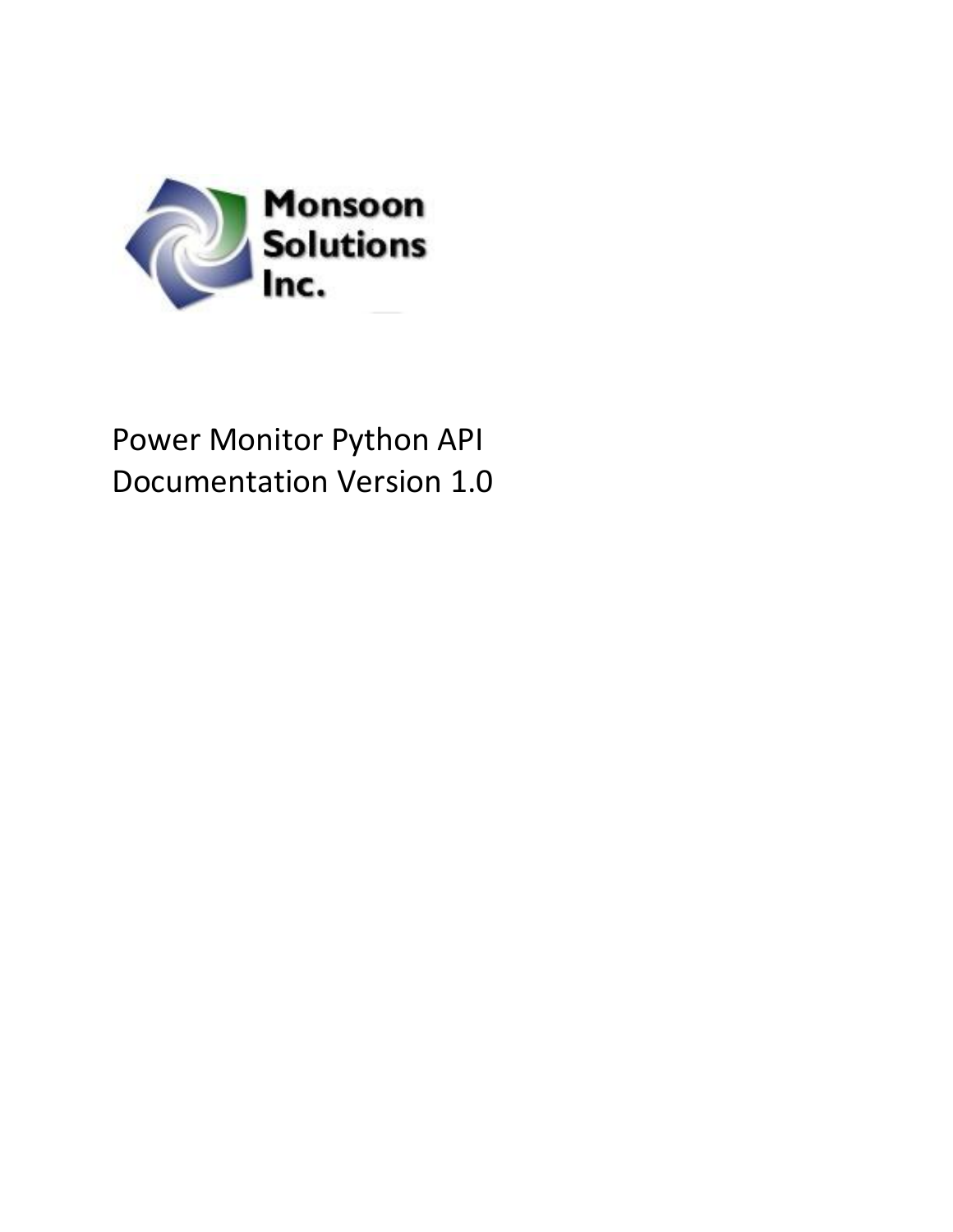## **Table of Contents**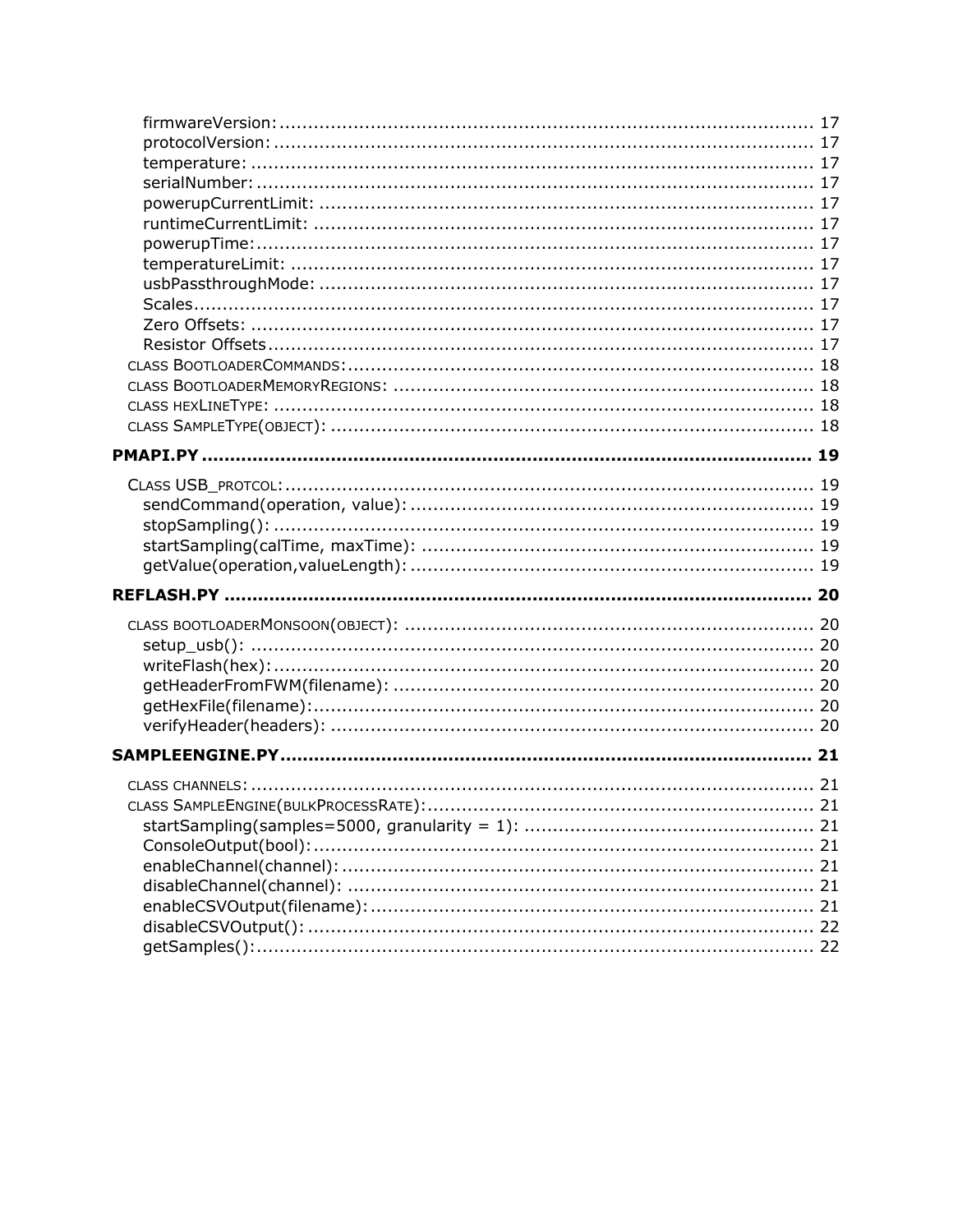## <span id="page-3-0"></span>Introduction:

The Monsoon python project is an open source Python implementation of the Monsoon Power Monitor protocol. This project supports two hardware versions, the Low-Voltage Power Monitor (LVPM, Part number FTA22J, has a white case) and the High-Voltage Power Monitor (HVPM, Part number AAA10F, has a black case).

This document solely covers information related to the python implementation of the Power Monitor API. For hardware information and GUI instructions, refer to the Power Monitor End User Manual. For instructions about the use of the C# GUI, refer to the Power Monitor Developer API Guide. Both documents are available at<http://msoon.github.io/powermonitor/>

## <span id="page-3-1"></span>Compatibility:

This script has been tested on Windows 10, RHEL 7.3, and macOS Sierra, 10.12.2, using Python 2.7 and Python 3.5.

During development, we have found that pure Python is often not fast enough to keep up with real-time sampling, and lacks the multi-threading capabilities that would be necessary to properly fix this. Users may find large numbers of measurements being dropped during sampling. We are continuing development on a solution that maintains universal compatibility and is fast enough to allow measurements to be taken in real time. Currently, the only workarounds are to use a workstation with a higher single-core clock speed, or to collect and then process measurements separately.

## <span id="page-3-2"></span>Installation Instructions:

<span id="page-3-3"></span>Using pip Use the command:

'Pip install monsoon'

### <span id="page-3-4"></span>Using the installer

Download the Python installer from<http://msoon.github.io/powermonitor/> - unzip the contents and find setup.py. From there, use the command:

'Python setup.py install'

### <span id="page-3-5"></span>Dependencies:

The following Python libraries are used with this library, and will need to be installed before use.

Numpy: http://www.numpy.org/ or install using 'pip install numpy'

pyUSB: https://github.com/walac/pyusb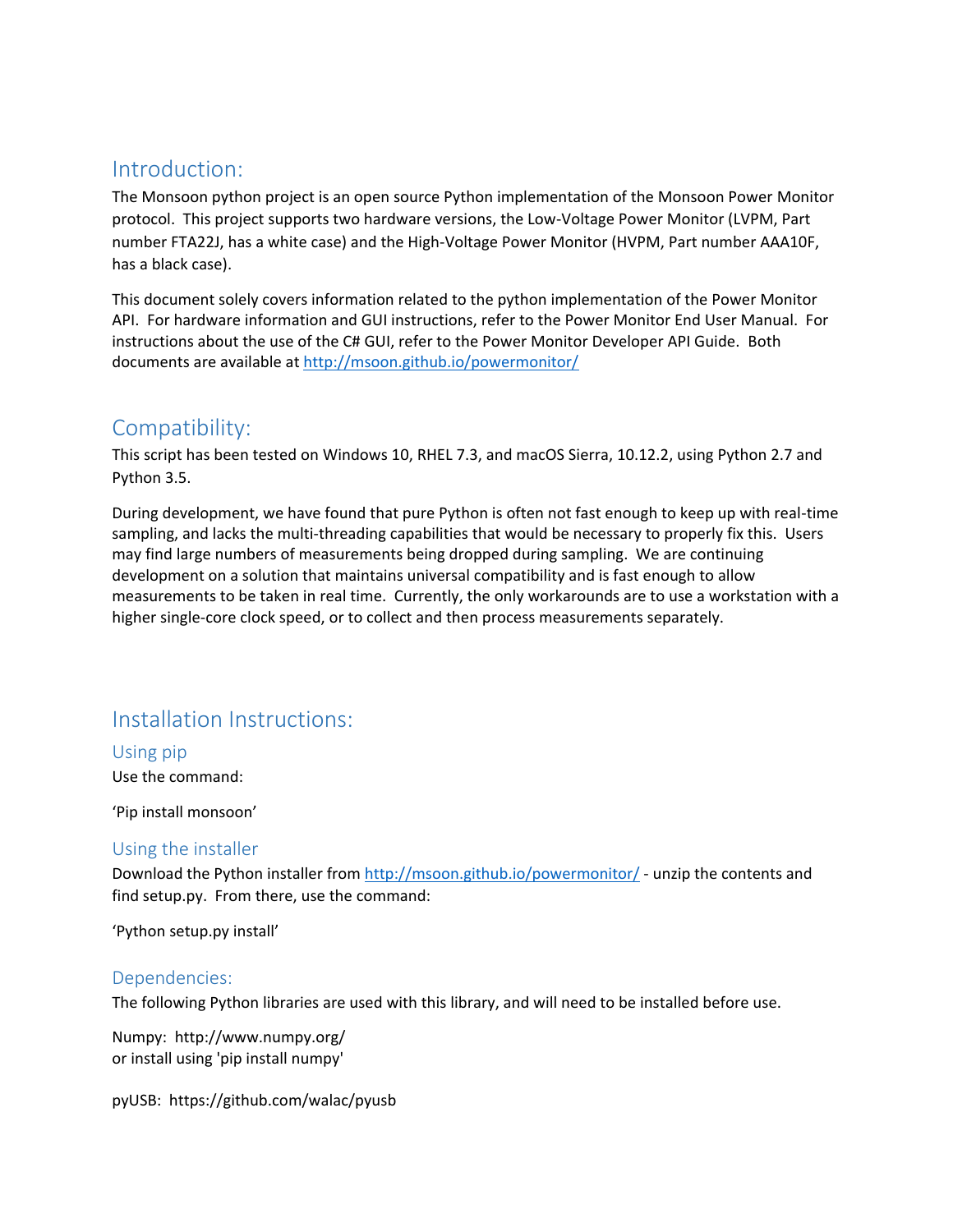or install using 'pip install pyusb'

libusb 1.0: http://www.libusb.org/wiki/libusb-1.0 or install using 'pip install libusb1'

Note: pyUSB also supports libusb 0.1 and OpenUSB as backends, but those haven't been tested with this script and are not officially supported by Monsoon

### <span id="page-4-0"></span>Preparing your environment:

- 1. On windows, for any device to be detected by libusb, you will need to install a libusb filter. This can be downloaded from [https://sourceforge.net/projects/libusb-win32/.](https://sourceforge.net/projects/libusb-win32/) This step can be skipped for Linux and MacOS users.
- 2. For LVPM users, the firmware on your device will probably not be compatible with the script. Older firmware uses a serial port emulator to communicate with the PC, while the newer firmware uses a full USB interface. A firmware update is available in the /firmware folder of the source package (for pip users, this will also be present in %python%/Lib/sitepackages/Monsoon/Firmware. See the reflash example later in this document for instructions on how to reflash your unit's firmware.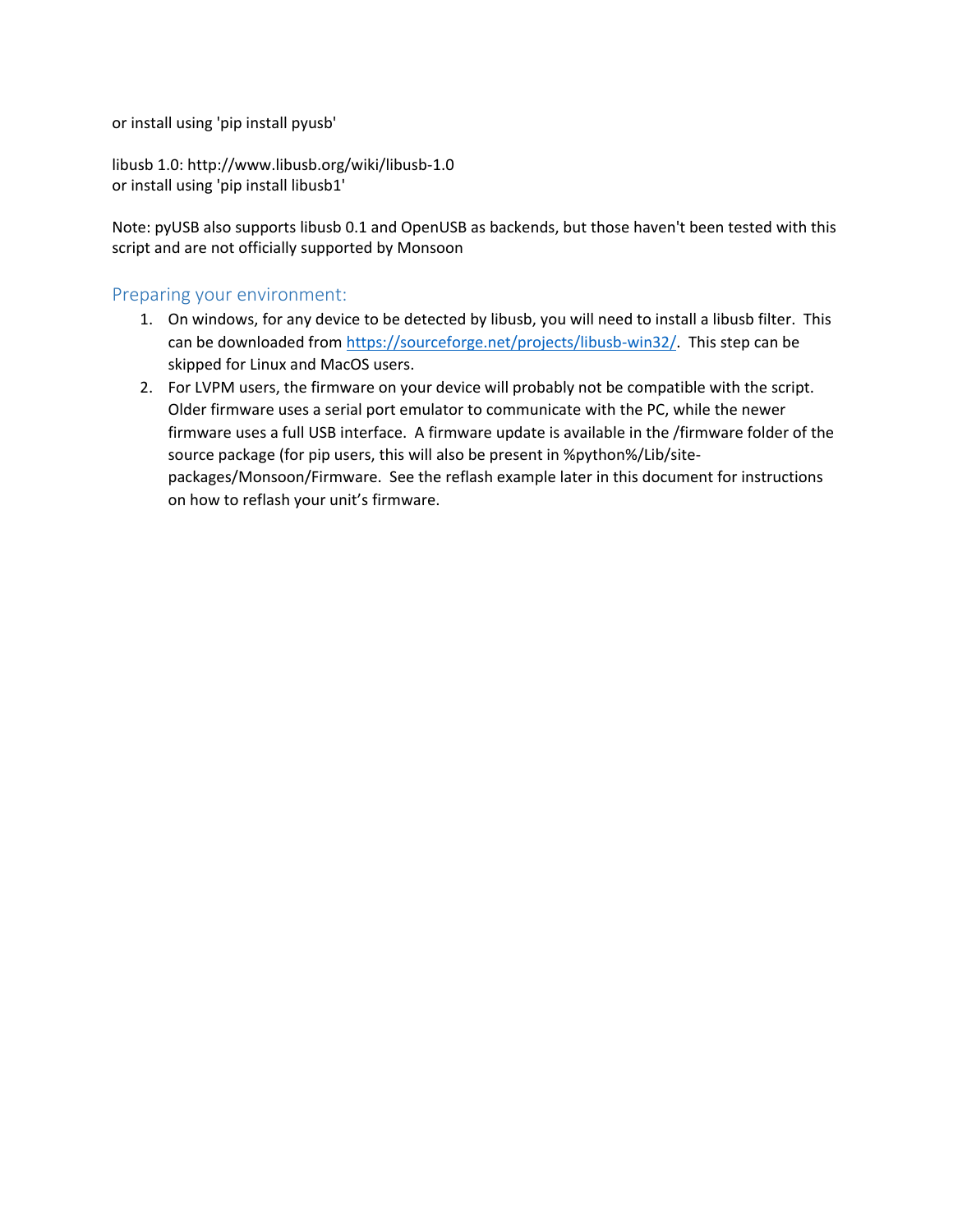## <span id="page-5-0"></span>Examples:

Begin by importing the Monsoon class. The device you instantiate will depend on what device you have. The easiest way to tell Power Monitors apart at a glance is the color of the case. A LVPM will have a white case, while an HVPM will have a black case. For this example, we'll be assuming you have an LVPM.

### <span id="page-5-1"></span>Sampling from the main channel:

Create the object appropriate to your Power Monitor hardware, and then call setup\_usb(), which will connect to the first available device.

```
import monsoon.LVPM as LVPM
import monsoon.sampleEngine as sampleEngine
import monsoon.Operations as op
```

```
Mon = LVPM.Monsoon()
Mon.setup_usb()
```
Next, create an instance of the sampleEngine class. Main channel current and voltage are enabled by default, so there's no need to enable them. The sample engine class defaults to saving samples as a python list that can be retrieved with the getSamples() function. However, if you want to use the builtin CSV output, you need to enable that before sampling starts.

CSV Format outputs a first row of headers indicating the channel and unit of each column. It then outputs one row for each measurement. This is documented in more detail in the sampleEngine class documentation section.

```
Mon.setVout(4.0)
engine = sampleEngine.SampleEngine(Mon)
engine.enableCSVOutput("Main Example.csv")
engine.ConsoleOutput(True)
numSamples=5000 #sample for one second
engine.startSampling(numSamples)
```
After one second, the program should be finished, and you'll have one second worth of samples collected by the Power Monitor.

### <span id="page-5-2"></span>Sampling from the USB and Aux Channels:

Create the PM and sample engine the same way as the main channel. Disable the main channels to avoid extra measurements, and then enable the USB and Aux channels:

```
#Disable Main channels
engine.disableChannel(sampleEngine.channels.MainCurrent)
engine.disableChannel(sampleEngine.channels.MainVoltage)
```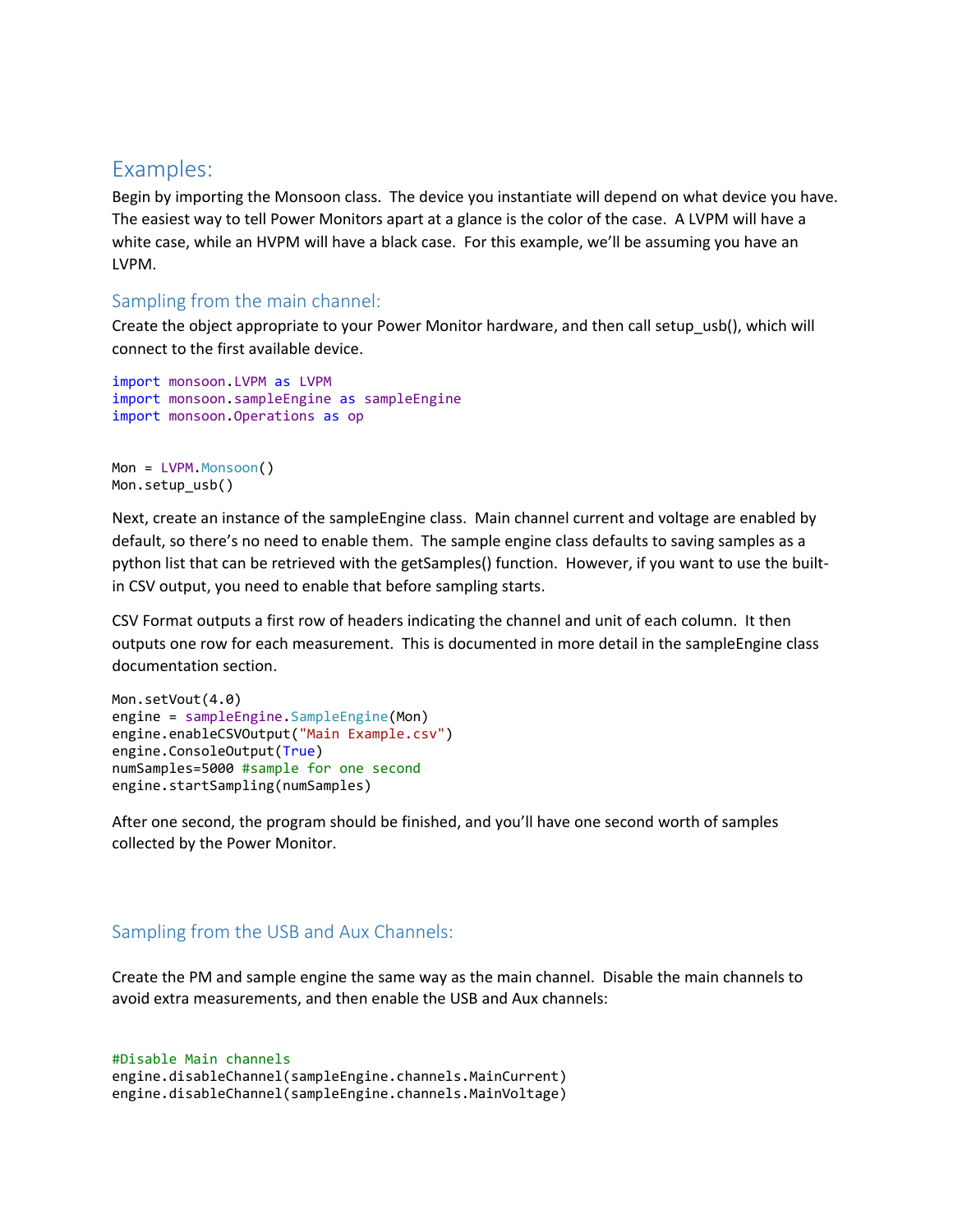```
#Enable USB channels
engine.enableChannel(sampleEngine.channels.USBCurrent)
engine.enableChannel(sampleEngine.channels.USBVoltage)
#Enable Aux channel
engine.enableChannel(sampleEngine.channels.AuxCurrent)
#Set USB Passthrough mode to 'on,' since it defaults to 'auto' and will turn off when 
sampling mode begins.
Mon.setUSBPassthroughMode(op.USB_Passthrough.On)
```

```
Then you can just start sampling as before:
engine.enableCSVOutput("USB Example.csv")
engine.startSampling(numSamples)
```
### <span id="page-6-0"></span>Getting samples back as a Python list instead of a CSV output:

During testing, we found that Python isn't fast enough on some systems to request and process measurements every 200 us, and some samples would be dropped. This approach serves as a workaround, storing all samples in a Python list instead of constantly writing to file is much faster, but it will eventually cause a memory overflow error.

Control over when this occurs can be adjusted by adjusting how many channels are enabled, and adjusting the sampling granularity. With all channels enabled, and 1:1 sampling granularity, an overflow error will occur after about 10 hours.

```
engine.disableCSVOutput()
engine.startSampling(5000)
samples = engine.getSamples()
#Samples are stored in order, indexed sampleEngine.channels values
for i in range(len(samples[sampleEngine.channels.timeStamp])):
    timeStamp = samples[sampleEngine.channels.timeStamp][i]
     Current = samples[sampleEngine.channels.MainCurrent][i]
    print("Main current at time " + repr(timeStamp) + " is: " + repr(Current) + "mA")
```
#### <span id="page-6-1"></span>Reflashing Firmware:

- 1. On the front panel of the Power Monitor is a small button. The text below it reads "Output enabled." Hold this button in and push the power button. Device should power on, and the LED beside the power button should be amber.
- 2. Select the new firmware file based on your requirements. Most units already have PM\_RevD\_Prot17\_Ver20.hex flashed at the factory, and will be upgrading to LVPM\_RevE\_Prot1\_Ver21\_Beta.fwm
- 3. Create a Python script to use the reflash class. An example is provided in reflashMain.py: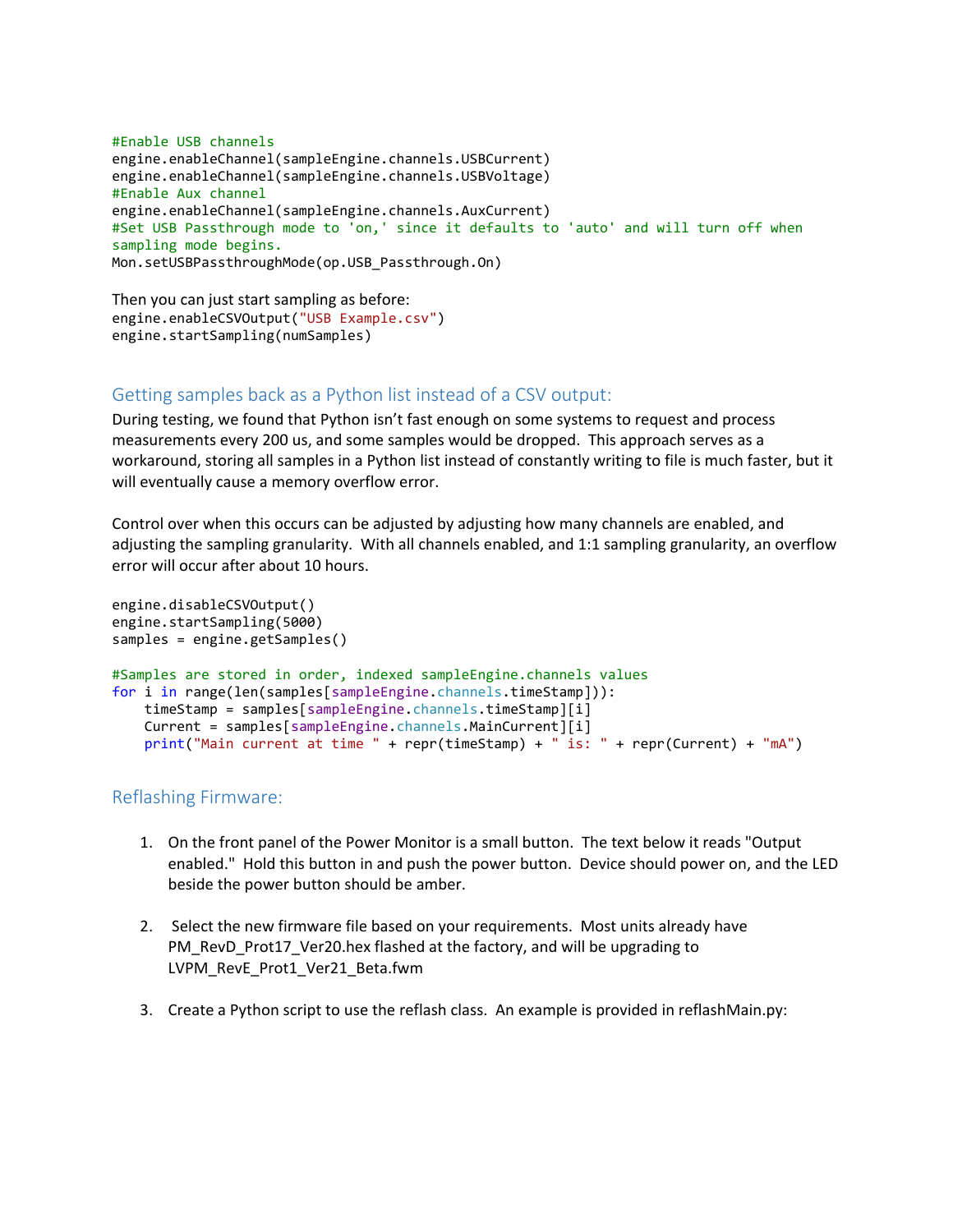```
import monsoon.reflash as reflash
Mon = reflash.bootloaderMonsoon()
Mon.setup_usb()
Header, Hex = Mon.getHeaderFromFWM('LVPM_RevE_Prot1_Ver21_Beta.fwm')
if(Mon.verifyHeader(Header)):
     Mon.writeFlash(Hex)
```
4. Note that .fwm files have a header indicating the hardware compatibility for each firmware file. Previous releases use .hex format, so rolling back to older firmware will skip the verification step. Example code below:

```
Mon = reflash.bootloaderMonsoon()
Mon.setup usb()
Hex = Mon.getHexFile('PM_RevD_Prot17_Ver20.hex')
Mon.writeFlash(Hex)
```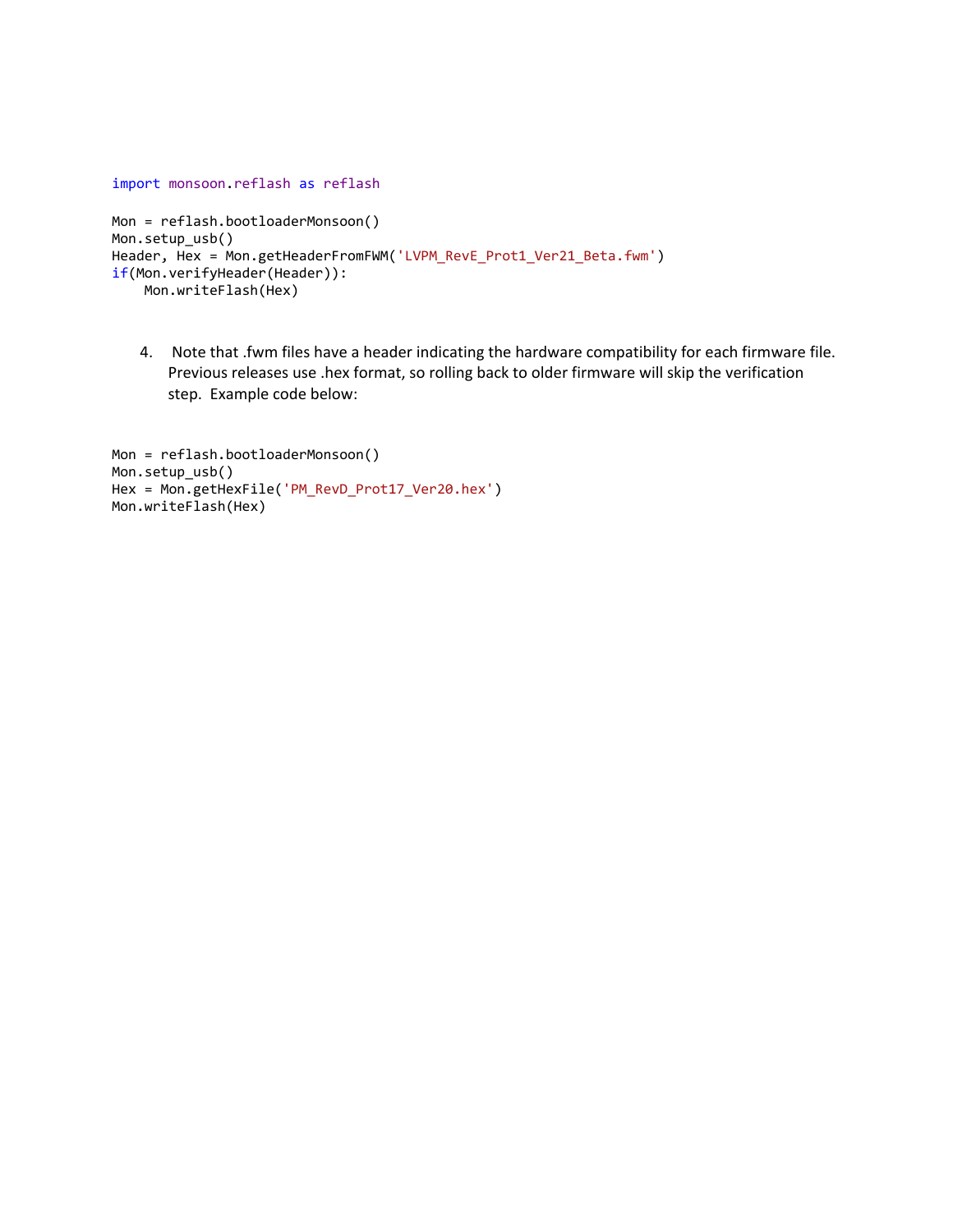## <span id="page-8-0"></span>calibrationData.py

### <span id="page-8-1"></span>Class calibrationData(calsToKeep=10)

A data structure that keeps track of real-time calibration data sent by the Power Monitor

calsToKeep: The number of calibration samples that should be kept when computing the average calibration value.

### <span id="page-8-2"></span>clear()

Remove all calibration data.

### <span id="page-8-3"></span>getRefCal(Coarse)

Returns the average value of the last X reference calibration measurements. returns coarse measurements if Coarse=True, fine measurements otherwise.

### <span id="page-8-4"></span>getZeroCal(Coarse)

Returns the average value of the last X zero calibration measurements. returns coarse measurements if Coarse=True, fine measurements otherwise.

### <span id="page-8-5"></span>addRefCal(value, Coarse)

Adds value to the rolling Coarse(if Coarse=true) or fine(if Coarse=false) reference calibration average.

### <span id="page-8-6"></span>addZeroCal(value, Coarse)

Adds value to the rolling Coarse(if Coarse=true) or fine(if Coarse=false) zero calibration average.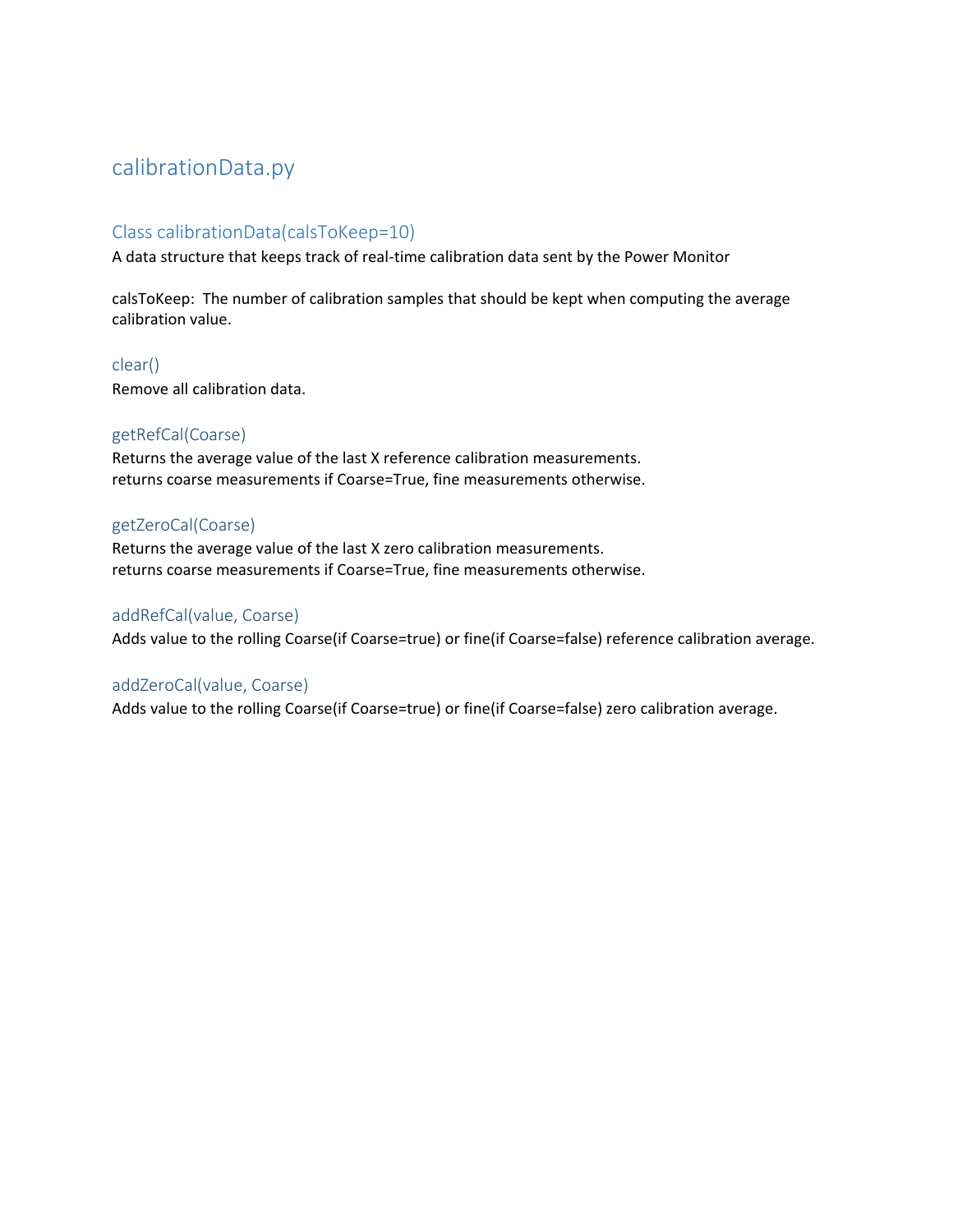## <span id="page-9-0"></span>HVPM.py and LVPM.py

Classes that represent the Power Monitor hardware.

Use LVPM if you have a white Power Monitor, part number FTA22D Use HVPM if you have a black Power Monitor, part number AAA10F

### <span id="page-9-1"></span>Fields:

statusPacket: A Data structure from the Operations statuspacket class. Contains all calibration and diagnostic data retrieved from the Power Monitor EEPROM.

fineThreshold: The measurement level of the fine channel measurements where the Power Monitor will switch over from reporting fine samples to reporting coarse samples. On the LVPM, measurements range from 0-32767, and the default fine threshold is 30000. On the HVPM, measurements range from 0-65535, and the default threshold is 64000.

auxFineThereshold: Similar to fine threshold, but for the Aux channel. Aux measurements always range from 0-32767.

mainVoltageScale: Compensates for the voltage divider at the input to the ADC. LVPM = 2, HVPM = 4.

usbVoltageScale: Compensates for the voltage divider at the input to the ADC. Value is 2 for both LVPM and HVPM.

ADCRatio: Conversion ratio to turn raw ADC measurements (0-65535) to voltage measurements.

factoryRes: Center value for calibration values from the factory, used on main and USB channels.

auxFactoryRes: Center value for calibration values from the factory, used on the Aux channel.

### <span id="page-9-2"></span>setVout(value):

Set main output voltage in 0.01V increments. Valid values are: LVPM: 2.01-4.55 HVPM: 0.8-13.5 For both devices, a value of '0' is valid, and turns the voltage off.

### <span id="page-9-3"></span>setPowerupTime(value):

time in ms where powerupcurrentlimit applies. After this time, runtimecurrentlimit applies.

### <span id="page-9-4"></span>setPowerUpCurrentLimit(value):

Sets power up current limit. Valid values: LVPM: 0-8 HVPM: 0-15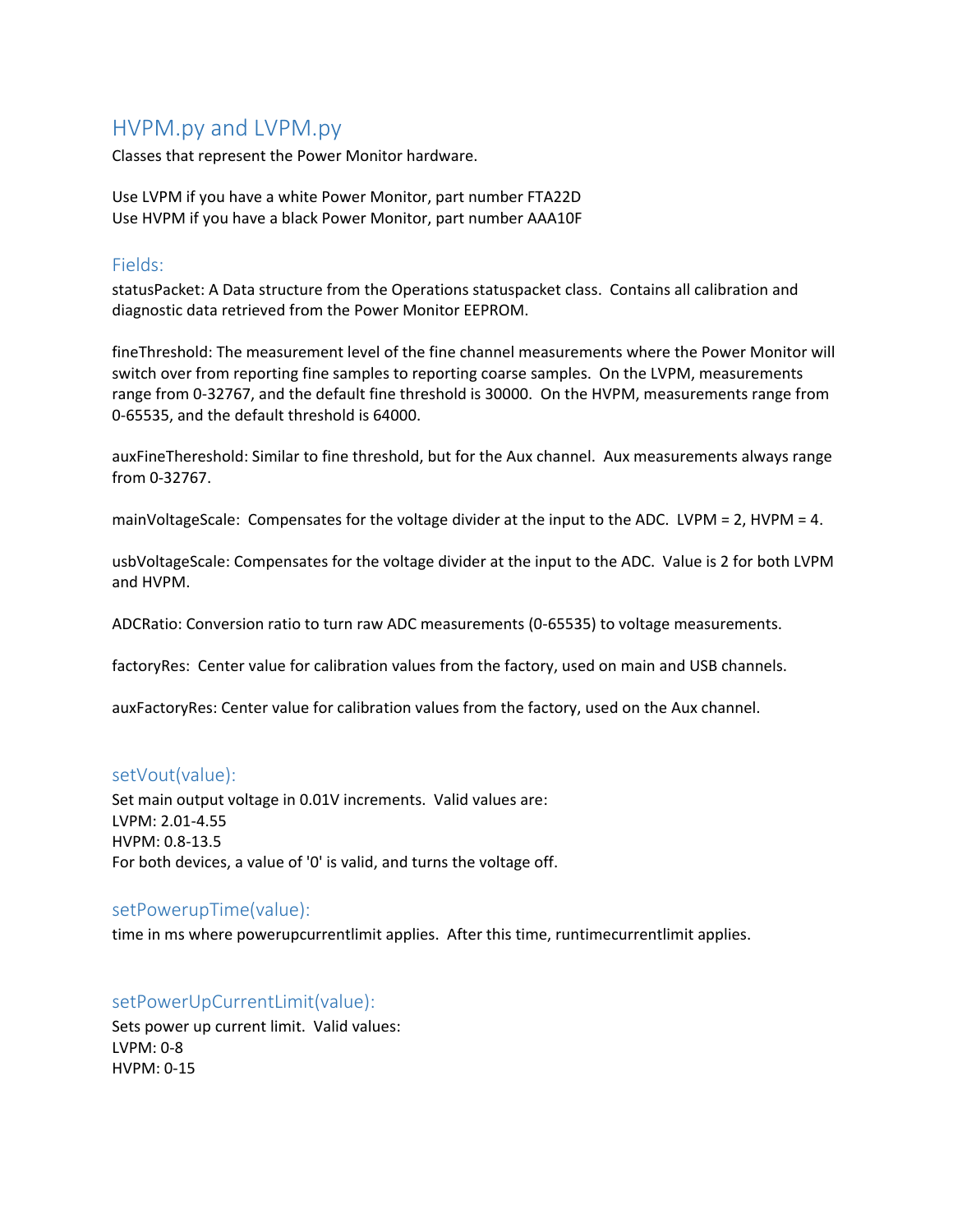### <span id="page-10-0"></span>setRunTimeCurrentLimit(value):

Sets power up current limit. Valid values: LVPM: 0-8 HVPM: 0-15

### <span id="page-10-1"></span>setUSBPassthroughMode(USBPassthroughCode):

USB Passthrough mode.  $0 = \text{off}$ ,  $1 = \text{on}$ ,  $2 = \text{auto}$ 

#### <span id="page-10-2"></span>setVoltageChannel(VoltageChannelCode):

Sets voltage measurement channel. 0 = Main & USB, 1 = Main & Aux

### <span id="page-10-3"></span>getVoltageChannel():

Returns the voltage channel configuration that will be reported back in sample packets.  $0 =$  Main & USB,  $1 =$  Main & Aux

### <span id="page-10-4"></span>fillStatusPacket():

Populate the LVPM fields with calibration value stored on the device EEPROM.

### <span id="page-10-5"></span>StartSampling(calTime=1250,maxTime=0xFFFFFFFF):

Cause the Power Monitor to enter sample mode. When in sample mode, it will take measurements every 200us, and store them in a 16-measurement queue. Measurements can be retrieved up to three at a time with the getBulkData command.

calTime is the time in ms between calibration measurements. Smaller values will produce quicker reaction times in response to rapidly changing current, while larger values will result in fewer measurements being lost to devote to calibration.

maxTime is the number of samples that will be taken before the Power Monitor exits sample mode automatically.

### <span id="page-10-6"></span>stopSampling():

Cause the Power Monitor to exit sample mode.

### <span id="page-10-7"></span>BulkRead():

When the Power Monitor is in sample mode, this will return one sample packet. The Power Monitor will return a sample packet of length 21-62, and the array is then padded with zeroes to ensure a constant length packet.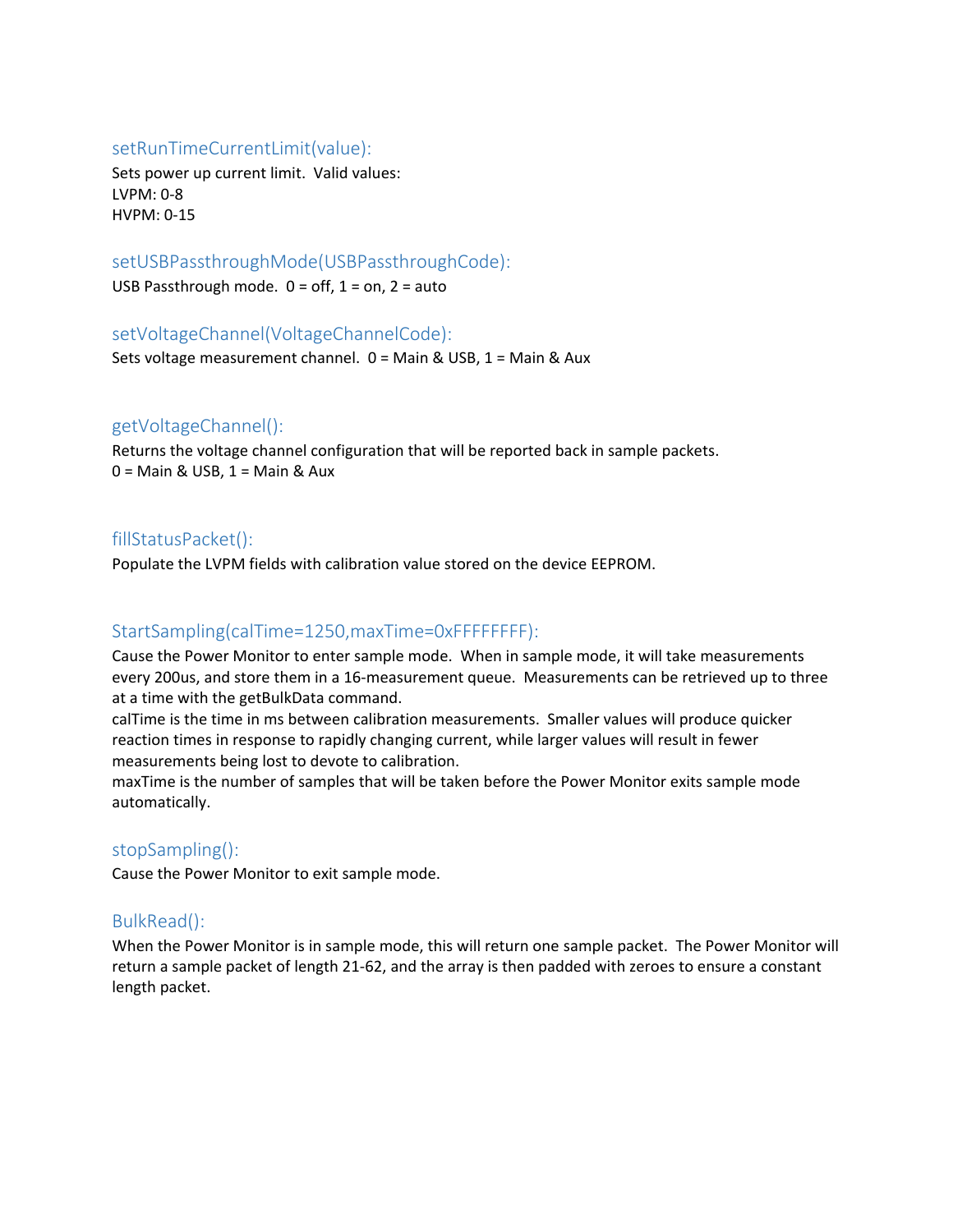## <span id="page-11-0"></span>Packet Format:

| <b>Offset</b>  | <b>Field</b>             | <b>Size</b>    | <b>Value</b> | <b>Description</b>                                                                                                                                                                                                                                                                             |  |
|----------------|--------------------------|----------------|--------------|------------------------------------------------------------------------------------------------------------------------------------------------------------------------------------------------------------------------------------------------------------------------------------------------|--|
|                |                          |                |              |                                                                                                                                                                                                                                                                                                |  |
| 0              | droppedCount             | $\overline{2}$ | Count        | Number of samples dropped                                                                                                                                                                                                                                                                      |  |
| $\overline{2}$ | flags                    | 1              | <b>Bits</b>  | Each bit in the byte corresponds to a status flag.<br>D3-0: sequence number (0-15, increments with<br>each packet), D4: 1 indicates overcurrent or<br>thermal kill, $0 = no$ error. D5: Main Output, 1<br>indicates unit is at voltage, 0 indicates output<br>disabled. D6 and 7 are reserved. |  |
|                |                          |                |              | indicates number of measurements in this packet.                                                                                                                                                                                                                                               |  |
| 3              | numObs                   | 1              | byte         | Valid values 1-3                                                                                                                                                                                                                                                                               |  |
| 4              | measurement0             | 18             | structure    | Measurement structure, see below.                                                                                                                                                                                                                                                              |  |
| 22             | measurement1             | 18             | structure    | Measurement structure, if present                                                                                                                                                                                                                                                              |  |
| 44             | measurement <sub>2</sub> | 18             | structure    | Measurement structure, if present                                                                                                                                                                                                                                                              |  |

#### *Table 1: Bulk Packet Structure*

Each measurement consists of a measurement data structure:

*Table 2: HVPM Measurement Structure*

| <b>Offset</b>  | <b>Field</b>       | <b>Size</b>    | <b>Format</b>      | <b>Description</b>                       |  |
|----------------|--------------------|----------------|--------------------|------------------------------------------|--|
|                |                    |                |                    |                                          |  |
| 0              | MainCoarse         | 2              | UInt16             | Calibration or measurement value.        |  |
| $\overline{2}$ | MainFine           | $\overline{2}$ | UInt16             | Calibration or measurement value.        |  |
|                |                    |                |                    |                                          |  |
| 4              | <b>USBCoarse</b>   | $\overline{2}$ | UInt16             | Calibration or measurement value.        |  |
| 6              | <b>USBFine</b>     | $\overline{2}$ | UInt16             | Calibration or measurement value.        |  |
| 8              | AuxCoarse          | 2              | SInt <sub>16</sub> | Calibration or measurement value.        |  |
| 10             | AuxFine            | 2              | SInt16             | Calibration or measurement value.        |  |
|                |                    |                |                    | Main Voltage measurement, or Aux voltage |  |
| 12             | Main Voltage       | 2              | UInt16             | measurement if setVoltageChannel = 1     |  |
| 14             | <b>USB Voltage</b> | 2              | UInt16             | <b>USB Voltage</b>                       |  |
| 16             | Main Gain          | 1              |                    | Measurement gain control.                |  |
|                |                    |                |                    |                                          |  |
| 17             | <b>USB Gain</b>    |                |                    | Measurement gain control.                |  |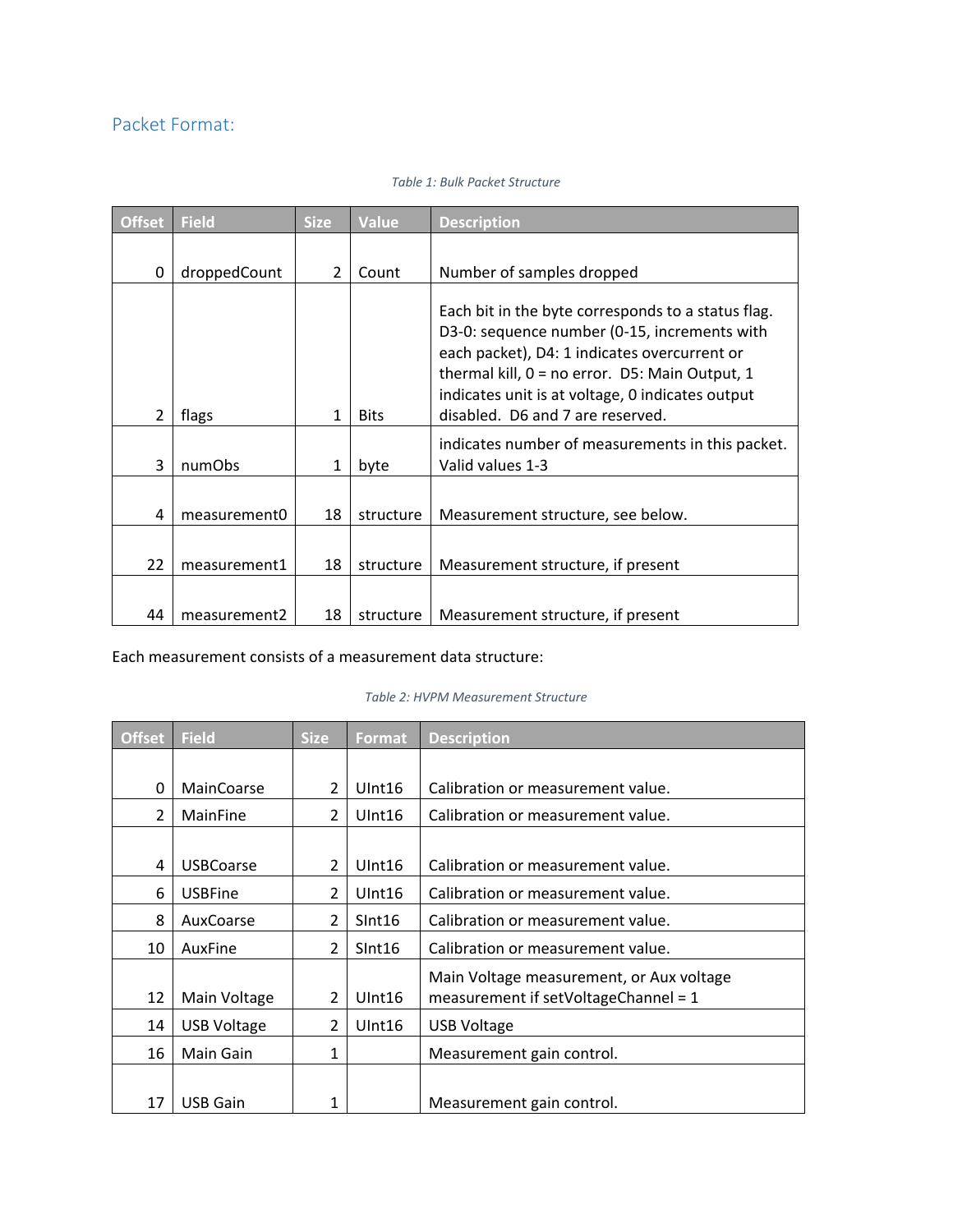LVPM units use a different measurement architecture, and return signed measurements as a result:

| <b>Offset</b>  | <b>Field</b>       | <b>Size</b>    | <b>Format</b>      | <b>Description</b>                       |  |
|----------------|--------------------|----------------|--------------------|------------------------------------------|--|
|                |                    |                |                    |                                          |  |
| $\Omega$       | <b>MainCoarse</b>  | $\overline{2}$ | SInt16             | Calibration or measurement value.        |  |
| $\overline{2}$ | MainFine           | $\overline{2}$ | SInt <sub>16</sub> | Calibration or measurement value.        |  |
|                |                    |                |                    |                                          |  |
| 4              | <b>USBCoarse</b>   | $\overline{2}$ | SInt <sub>16</sub> | Calibration or measurement value.        |  |
| 6              | <b>USBFine</b>     | $\overline{2}$ | SInt16             | Calibration or measurement value.        |  |
| 8              | AuxCoarse          | $\overline{2}$ | SInt16             | Calibration or measurement value.        |  |
| 10             | AuxFine            | $\overline{2}$ | SInt16             | Calibration or measurement value.        |  |
|                |                    |                |                    | Main Voltage measurement, or Aux voltage |  |
| 12             | Main Voltage       | $\overline{2}$ | UInt16             | measurement if setVoltageChannel = 1     |  |
| 14             | <b>USB Voltage</b> | $\overline{2}$ | UInt16             | <b>USB Voltage</b>                       |  |
| 16             | Main Gain          | 1              |                    | Measurement gain control.                |  |
|                |                    |                |                    |                                          |  |
| 17             | <b>USB Gain</b>    | 1              |                    | Measurement gain control.                |  |

*Table 3: LVPM Measurement Structure*

### <span id="page-12-0"></span>swizzlePacket(packet):

The endianness of PIC measurements are opposite the endianness of x86 processors. This function swaps the endianness of the packet for easier processing.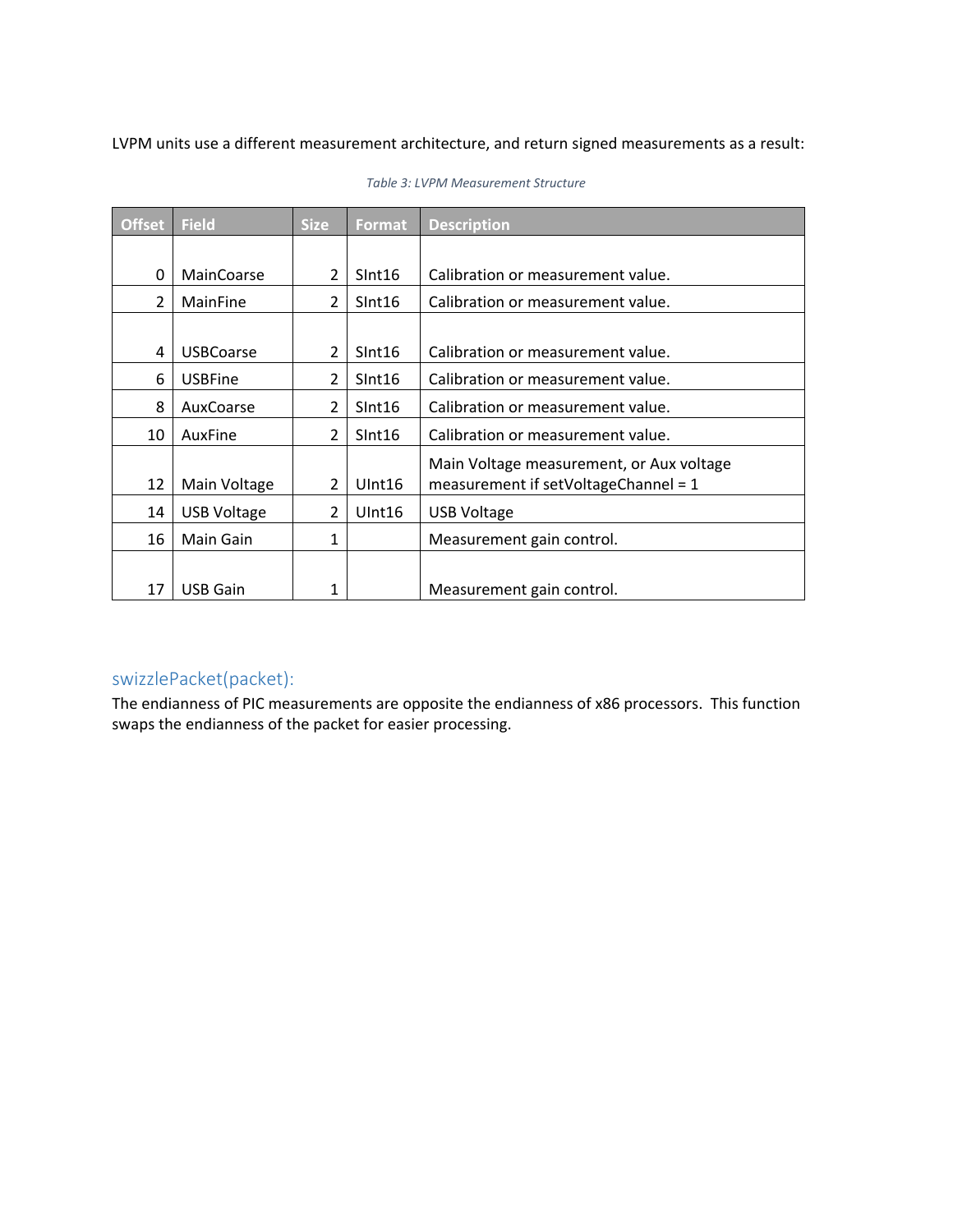## <span id="page-13-0"></span>Operations.py

### <span id="page-13-1"></span>class OpCodes:

USB Control Transfer operation codes.

Use pmapi.sendCommand(opcode, value) to set a value, and getValue(opcode, valueLength) to set a value

### **Operation COPERTIAL COPERTIAL COPERTIAL COPERTIAL COPERTIAL COPERTIAL COPERTIAL COPERTIAL COPERTIAL COPERTIAL COPERTIAL COPERTIAL COPERTIAL COPERTIAL COPERTIAL COPERTIAL COPERTIAL COPERTIAL COPERTIAL COPERTIAL COPERTIAL** setMainFineResistorOffset  $\begin{bmatrix} 0 \times 02 \\ 0 \times 002 \end{bmatrix}$  1 byte, signed, ohms = 0.05 + LVPM Calibration value. setMainCoarseResistorOffset  $\begin{bmatrix} 0x11 \ 0x11 \end{bmatrix}$  1 byte, signed, ohms = 0.05 + LVPM Calibration value. setUsbFineResistorOffset  $\begin{bmatrix} 0 \times 0D \\ 0 \times 00 \end{bmatrix}$  1 byte, signed, ohms = 0.05 + LVPM Calibration value. setUsbCoarseResistorOffset  $\begin{bmatrix} 0 & 1 & 1 \\ 0 & 1 & 0 \end{bmatrix}$  byte, signed, ohms = 0.05 + LVPM Calibration value. setAuxFineResistorOffset  $\begin{bmatrix} 0 \ 0 \end{bmatrix}$   $\begin{bmatrix} 1 \ 0 \end{bmatrix}$  byte, signed, ohms = 0.05 + LVPM Calibration value. setAuxCoarseResistorOffset  $\begin{bmatrix} 0 & 1 & 1 \\ 0 & 0 & 1 \end{bmatrix}$  byte, signed, ohms = 0.05 + LVPM Calibration value.  $cal$ is calibrateMainVoltage  $\parallel$  0X03 NA, value ignored Internal voltage calibration, affects accuracy of setMainVoltage resetPowerMonitor  $\parallel$  0X05  $\parallel$  NA, value ignored Reset the PIC. Causes disconnect. setPowerupTime | 0X0C 1 byte, signed time in milliseconds that the powerup current limit is in effect. setTemperatureLimit | 0X29 sets the fan turn-on

2 bytes, Signed Q7.8 format

setUsbPassthroughMode  $\parallel$  0X10  $\parallel$  1 byte. Off = 0, On = 1, Auto =

2

temperature.

Sets USB Passthrough Mode

#### *Table 4: USB Control Transfer operation codes*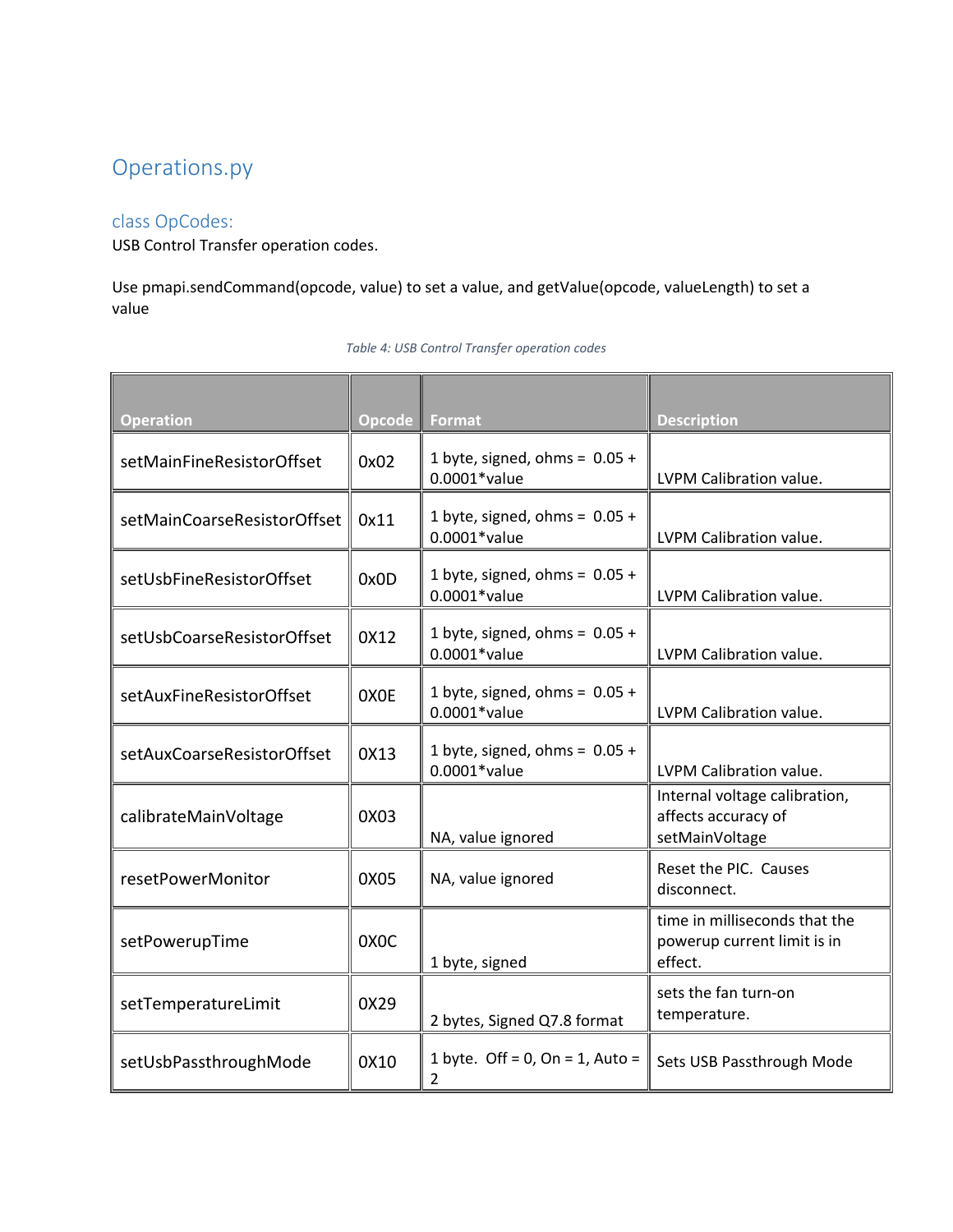| setMainFineScale        | 0X1A | 4 bytes, unsigned                                                                                                          | <b>HVPM Calibration value</b>                                                          |
|-------------------------|------|----------------------------------------------------------------------------------------------------------------------------|----------------------------------------------------------------------------------------|
| setMainCoarseScale      | 0X1B | 4 bytes, unsigned                                                                                                          | <b>HVPM Calibration value</b>                                                          |
| setUSBFineScale         | 0X1C | 4 bytes, unsigned                                                                                                          | <b>HVPM Calibration value</b>                                                          |
| setUSBCoarseScale       | 0X1D | 4 bytes, unsigned                                                                                                          | <b>HVPM Calibration value</b>                                                          |
| setAuxFineScale         | OX1E | 4 bytes, unsigned                                                                                                          | <b>HVPM Calibration value</b>                                                          |
| setAuxCoarseScale       | 0X1F | 4 bytes, unsigned                                                                                                          | <b>HVPM Calibration value</b>                                                          |
| setVoltageChannel       | 0X23 | 1 byte                                                                                                                     | $0 =$ Main & USB voltage<br>measurement, 1 = Main & Aux<br><b>Voltage Measurements</b> |
| SetPowerUpCurrentLimit  | 0X43 | 2 bytes, HV Amps =<br>$15.625*(1.0-$<br>powerupCurrentLimit/65535)<br>LV amps = $8.0*(1.0-$<br>powerupCurrentLimit/1023.0) | Current limit from power on<br>until setPowerupTime                                    |
| SetRunCurrentLimit      | 0X44 | 2 bytes, HV Amps =<br>$15.625*(1.0-$<br>powerupCurrentLimit/65535)<br>LV amps = $8.0*(1.0-$<br>powerupCurrentLimit/1023.0) | current limit from<br>setPowerUpTime until power<br>off.                               |
| setMainVoltage          | 0X41 | 4 bytes, voltage = value /<br>1048576                                                                                      | set and enable output voltage                                                          |
| SetMainFineZeroOffset   | 0X42 | 4 bytes, signed.                                                                                                           | Zero-level offset correction.<br>Used exclusivly in HVPM                               |
| SetMainCoarseZeroOffset | 0X25 | 4 bytes, signed.                                                                                                           | Zero-level offset correction.<br>Used exclusivly in HVPM                               |
| SetUSBFineZeroOffset    | 0X26 | 4 bytes, signed.                                                                                                           | Zero-level offset correction.<br>Used exclusivly in HVPM                               |
| SetUSBCoarseZeroOffset  | 0X27 | 4 bytes, signed.                                                                                                           | Zero-level offset correction.<br>Used exclusivly in HVPM                               |
| FirmwareVersion         | 0X28 | 1 byte, unsigned                                                                                                           | Read-only, firmware version<br>number.                                                 |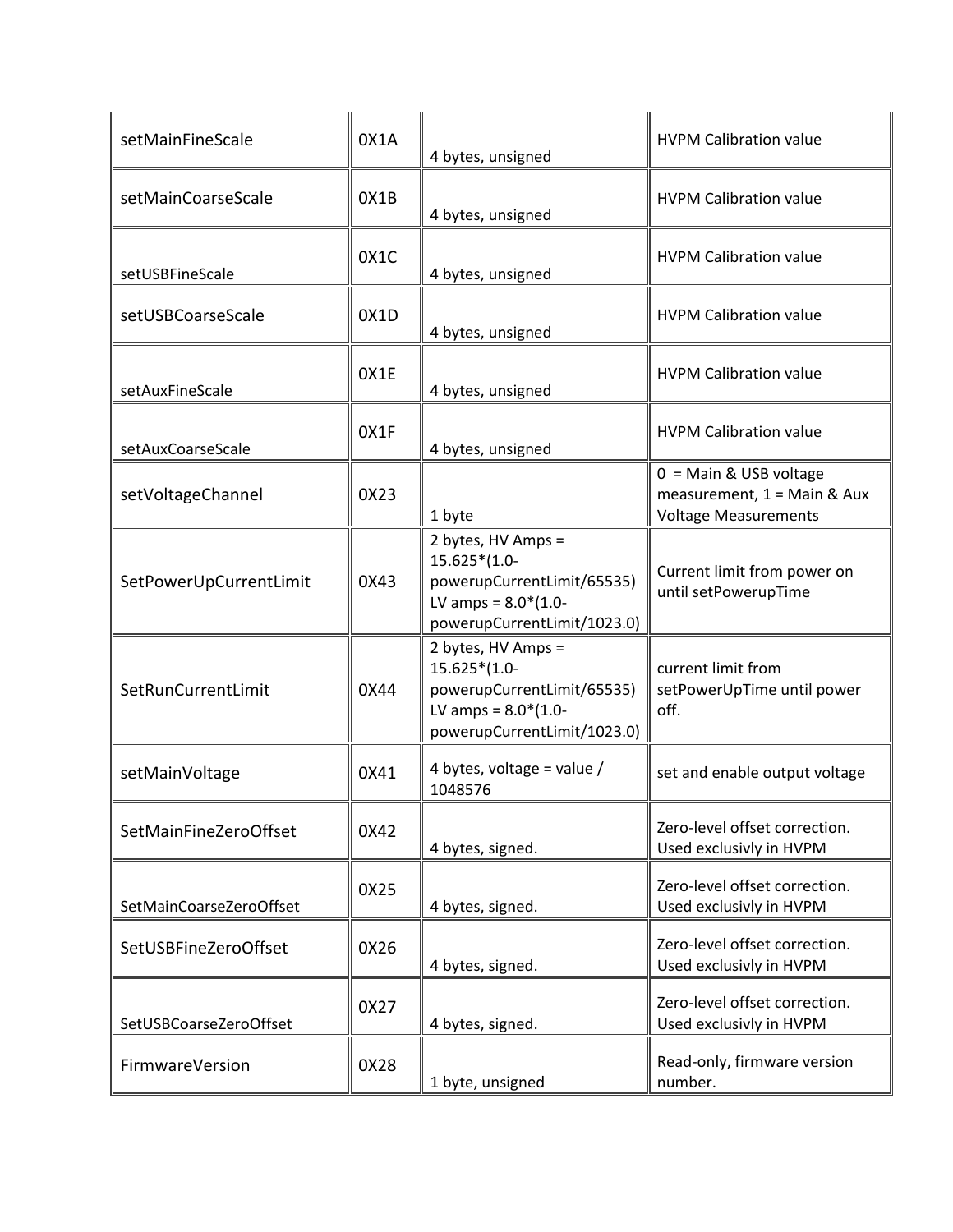| ProtocolVersion | 0XC0 | 1 byte, unsigned | Read-only, protocol version<br>number                          |
|-----------------|------|------------------|----------------------------------------------------------------|
| HardwareModel   | 0XC1 | 1 byte, unsigned | Read-only. $0 =$ unknown, $1 =$<br>$\parallel$ LVPM. 2 = HVPM. |

### <span id="page-15-0"></span>class Control\_Codes:

USB Protocol codes, used when sending control transfers.

USB\_IN\_PACKET Part of the USB Protocol, indicates a vendor type control transfer from the 'in' endpoint. USB\_OUT\_PACKET Part of the USB protocol, indicates a vendor type control transfer from the 'out' endpoint. USB\_SET\_VALUE Control Transfer command instructing the Power Monitor to either get or set an EEPROM value. USB\_REQUEST\_START Control transfer command instructing the Power Monitor to enter sample mode. USB\_REQUEST\_STOP Control transfer command instructing the Power Monitor to exit sample mode.

### <span id="page-15-1"></span>class Conversion:

Values used for converting from desktop to the PIC

### <span id="page-15-2"></span>FLOAT TO INT

Used in SetVout(). Multiply the voltage desired (e.g. 3.6V) by this value to produce the number understood by the PIC to represent that voltage.

### <span id="page-15-3"></span>class USB\_Passthrough:

Values for setting or retrieving the USB Passthrough mode.  $Off = 0$  $On = 1$ Auto  $= 2$ 

### <span id="page-15-4"></span>class VoltageChannel:

Values for setting or retrieving the Voltage Channel.  $Main = 0$  $USB = 1$  $Aux = 2$ 

### <span id="page-15-5"></span>class statusPacket:

Values stored in the Power Monitor EEPROM. Each corresponds to an opcode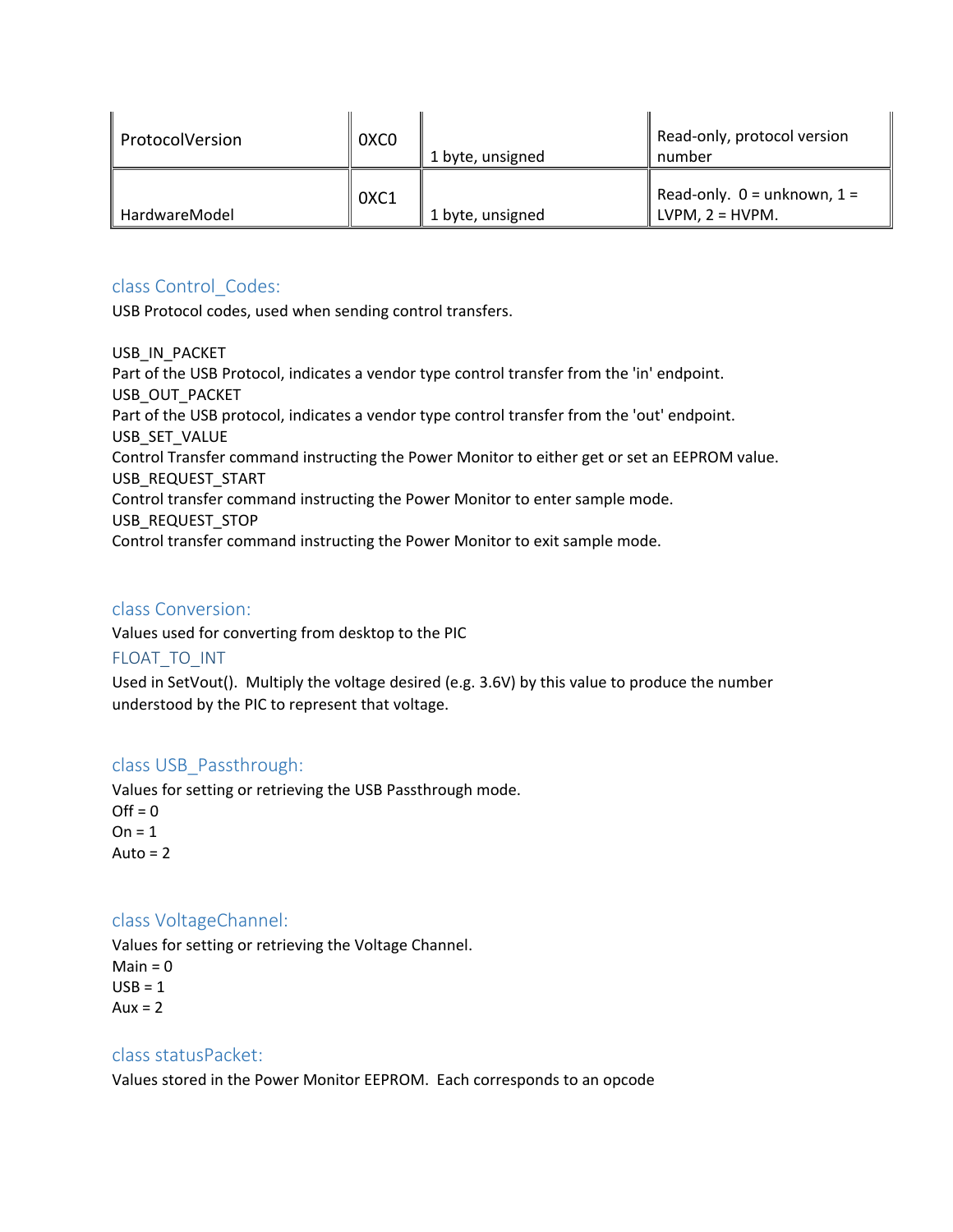#### <span id="page-16-0"></span>firmwareVersion:

Firmware version number.

#### <span id="page-16-1"></span>protocolVersion:

Protocol version number.

#### <span id="page-16-2"></span>temperature:

Current temperature reading from the board.

#### <span id="page-16-3"></span>serialNumber:

Unit's serial number.

#### <span id="page-16-4"></span>powerupCurrentLimit:

Max current during startup before overcurrent protection circuit activates. LVPM is 0-8A, HVPM is 0- 15A.

#### <span id="page-16-5"></span>runtimeCurrentLimit:

Max current during runtime before overcurrent protection circuit activates. LVPM is 0-8A, HVPM is 0- 15A.

#### <span id="page-16-6"></span>powerupTime:

Time in ms the powerupcurrent limit will be used.

#### <span id="page-16-7"></span>temperatureLimit:

Temperature limit in Signed Q7.8 format

#### <span id="page-16-8"></span>usbPassthroughMode:

 $Off = 0, On = 1, Auto = 2$ 

#### <span id="page-16-9"></span>Scales

Scale values are 32-bit scaling values for the HVPM. They are the scale used to convert raw ADC counts into current values.

### mainFineScale: mainCoarseScale: usbFineScale: usbCoarseScale: auxFineScale: auxCoarseScale:

### <span id="page-16-10"></span>Zero Offsets:

Zero Offsets are 32-bit offset values added to all HVPM measurements. This corrects for a small offset at the hardware level that would otherwise interfere with calibration.

mainFineZeroOffset: mainCoarseZeroOffset: usbFineZeroOffset: usbCoarseZeroOffset:

#### <span id="page-16-11"></span>Resistor Offsets

Resistor offsets are the LVPM Calibration value. Represents the sense resistor in current calculation. ohms = 0.05 + 0.0001\*offset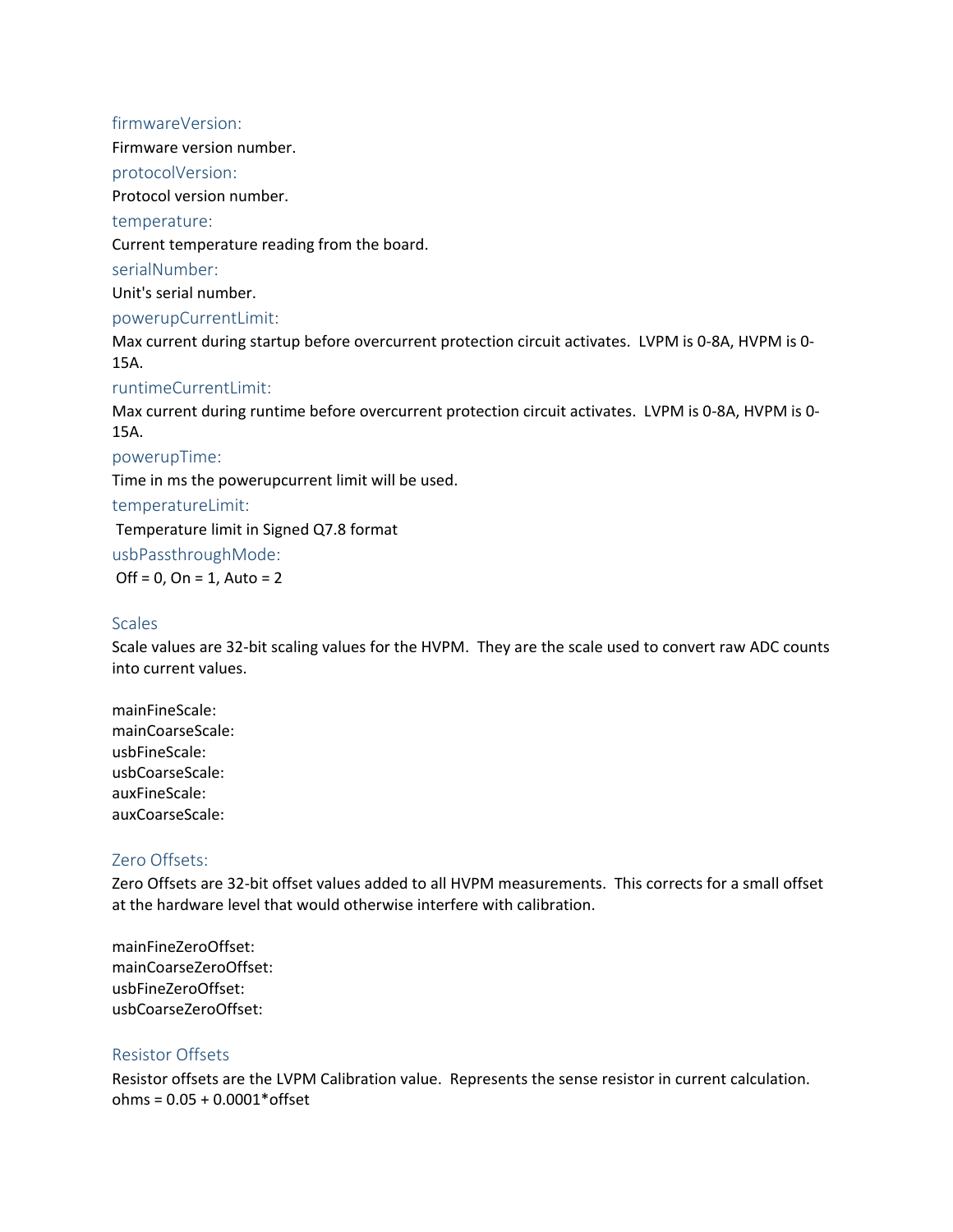mainFineResistorOffset: mainCoarseResistorOffset: usbFineResistorOffset: usbCoarseResistorOffset: auxFineResistorOffset: auxCoarseResistorOffset:

### <span id="page-17-0"></span>class BootloaderCommands:

Bootloader opcodes. Used when reflashing the Power Monitor ReadVersion = 0x00 ReadFlash = 0x01 WriteFlash = 0x02 EraseFlash = 0x03 ReadEEPROM = 0x04 WriteEEPROM = 0x05 ReadConfig = 0x06 WriteConfig = 0x07  $Reset = 0xFF$ 

### <span id="page-17-1"></span>class BootloaderMemoryRegions:

Memory regions of the PIC18F4550  $Flash = 0x00$  $IDLock = 0x20$ Config  $= 0x30$ EEPROM = 0xf0

### <span id="page-17-2"></span>class hexLineType:

Line types used in the intel hex format. Used when reflashing the Power Monitor.  $Data = 0$ EndOfFile = 1 ExtendedSegmentAddress = 2 StartSegmentAddress = 3 ExtendedLinearAddress = 4 StartLinearAddress = 5

### <span id="page-17-3"></span>class SampleType(object):

Corresponds to the sampletype field from a sample packet. Measurement = 0x00  $ZeroCal = 0x10$  $invalid = 0x20$  $refCal = 0x3$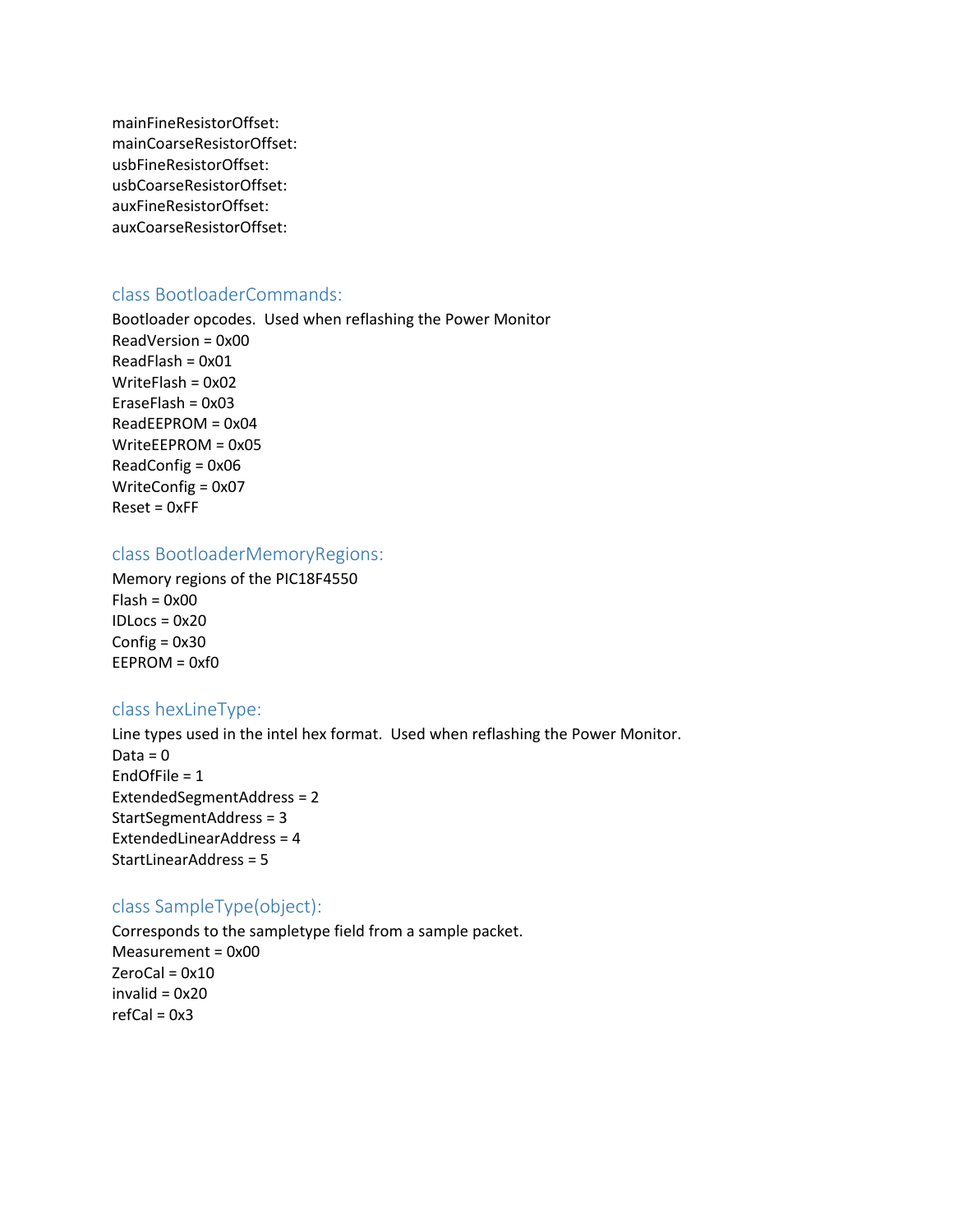## <span id="page-18-0"></span>Pmapi.py

### <span id="page-18-1"></span>Class USB\_protcol:

Currently the only officially supported protocol.

### <span id="page-18-2"></span>sendCommand(operation, value):

Send a USB Control transfer. Normally this is used to set an EEPROM value. operation is from Operations.OpCodes value is dependent on the operation.

### <span id="page-18-3"></span>stopSampling():

automatically.

Send a control transfer instructing the Power Monitor to stop sampling.

### <span id="page-18-4"></span>startSampling(calTime, maxTime):

Instruct the Power Monitor to enter sample mode. calTime is the time in ms between calibration measurements. Smaller values will produce quicker reaction times in response to rapidly changing current, while larger values will result in fewer measurements being lost to devote to calibration. maxTime is the number of samples that will be taken before the Power Monitor exits sample mode

### <span id="page-18-5"></span>getValue(operation,valueLength):

Get an EEPROM value from the Power Monitor. operation is from Operations.OpCodes valueLength is the number of bytes we expect to read from the EEPROM.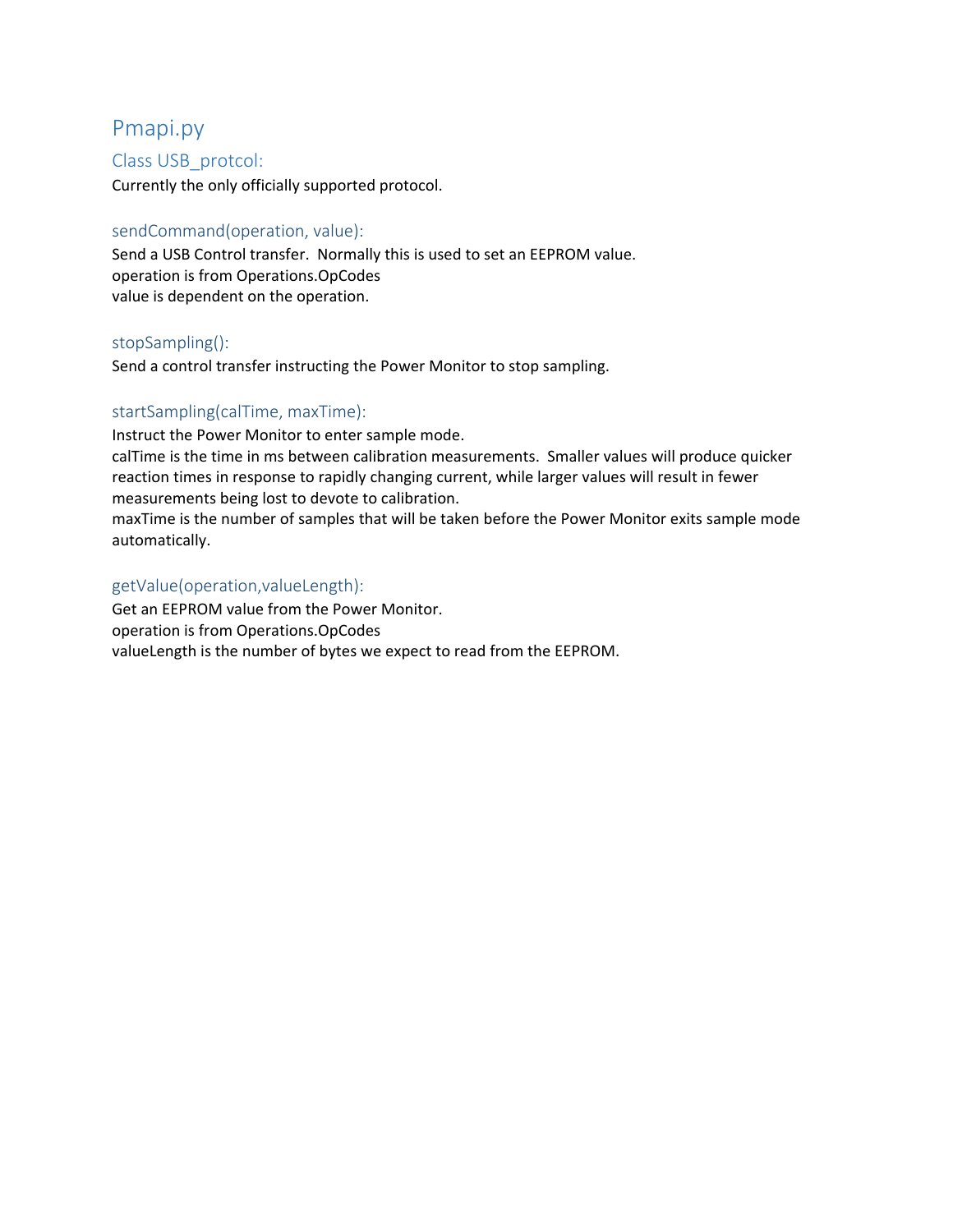## <span id="page-19-0"></span>Reflash.py

### <span id="page-19-1"></span>class bootloaderMonsoon(object):

### <span id="page-19-2"></span>setup\_usb():

Sets up the USB connection. Searches for a connected USB device with the appropriate PID and VID and stores it inside the bootloaderMonsoon object.

### <span id="page-19-3"></span>writeFlash(hex):

Writes a hex file to the Power Monitor's PIC. Input is the hex file in the format returned by getHeaderFromFWM or getHexFile.

### <span id="page-19-4"></span>getHeaderFromFWM(filename):

Strips the header from a Monsoon FWM file, returns the HEX file and the formatted header.

Returns: headers,hex

### <span id="page-19-5"></span>getHexFile(filename):

Reads an Intel HEX file and returns it in a format that can be given to bootloaderMonsoon.writeFlash(hex)

### <span id="page-19-6"></span>verifyHeader(headers):

Verifies the header matches the physical hardware being reflashed. returns true if the header for the selected fwm file matches the VID and PID of the device connected, false otherwise.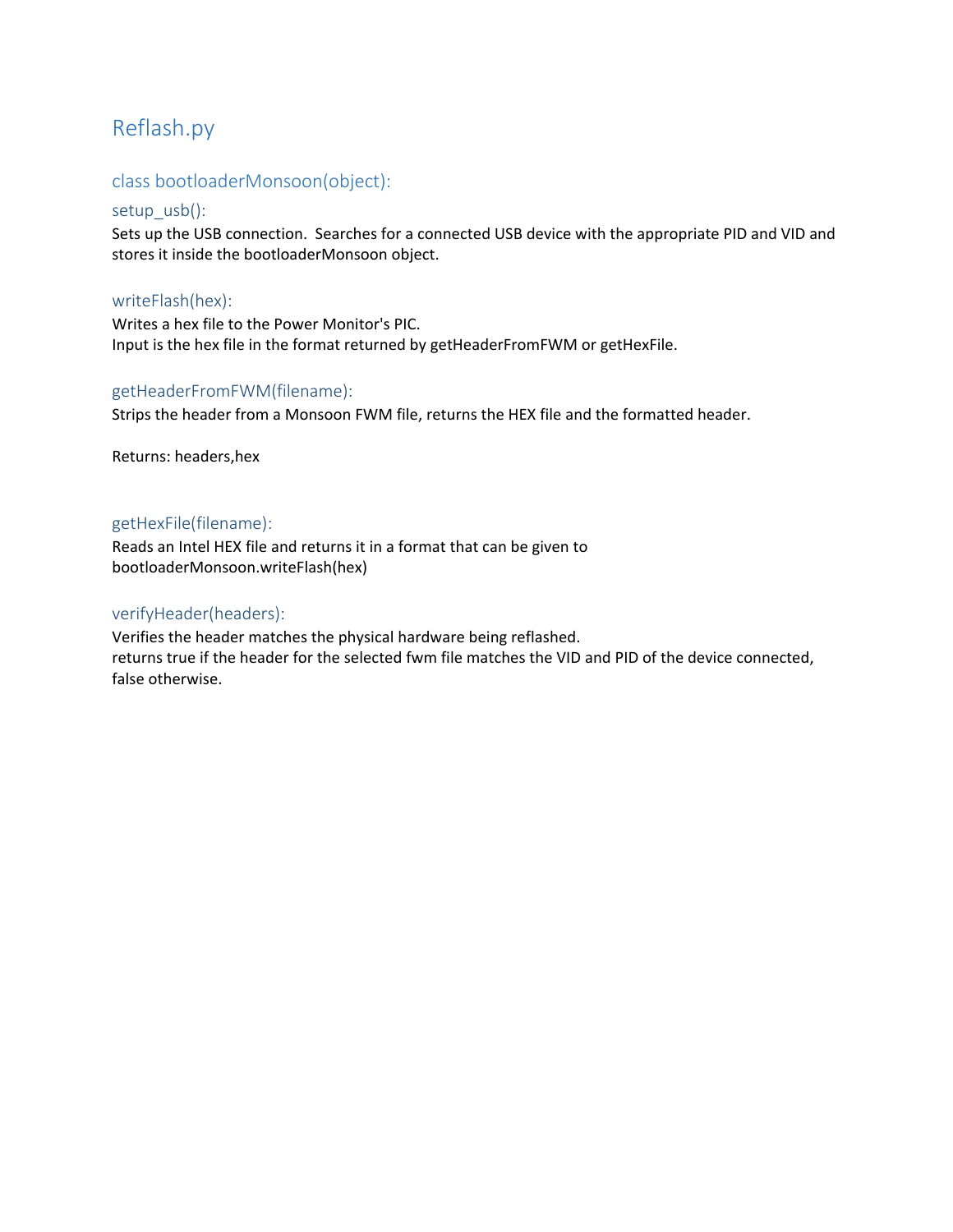## <span id="page-20-0"></span>sampleEngine.py

### <span id="page-20-1"></span>class channels:

Indices used in the sampleEngine class for each of the channels timeStamp = 0 MainCurrent = 1 USBCurrent = 2 AuxCurrent = 3 MainVoltage = 4 USBVoltage = 5

### <span id="page-20-2"></span>class SampleEngine(bulkProcessRate):

bulkProcessRate: the number of samples the engine will collect before it converts a batch of them from raw ADC values into current measurements.

#### <span id="page-20-3"></span>startSampling(samples=5000, granularity = 1):

Puts the Power Monitor into sample mode, and starts collecting measurements.

Samples: the number of samples that will be taken before the device shuts off. Use 0xFFFFFFFF to indicate indefinite sampling.

Granularity: Controls the resolution at which samples are stored.  $1 =$  all samples stored,  $10 = 1$  out of  $10$ samples stored, etc. Use larger values if you're having problems with a lot of dropped samples, or if you want smaller file sizes.

### <span id="page-20-4"></span>ConsoleOutput(bool):

Enables or disables the display of realtime measurements based on passing a True or False

#### <span id="page-20-5"></span>enableChannel(channel):

Enables a channel. Takes sampleEngine.channel class value as input.

#### <span id="page-20-6"></span>disableChannel(channel):

Disables a channel. Takes sampleEngine.channel class value as input.

#### <span id="page-20-7"></span>enableCSVOutput(filename):

Opens a file and causes the sampleEngine to periodically output samples when taking measurements.

The output CSV file will consist of one row of headers, followed by measurements. If every output channel is enabled, it will have the format:

Time, Main Current, USB Current, Aux Current, Main Voltage, USB Voltage timestamp 1,main current 1, usb 1, aux 1, main voltage 1, usb 1 timestamp 2, main current 2 . . . Etc.